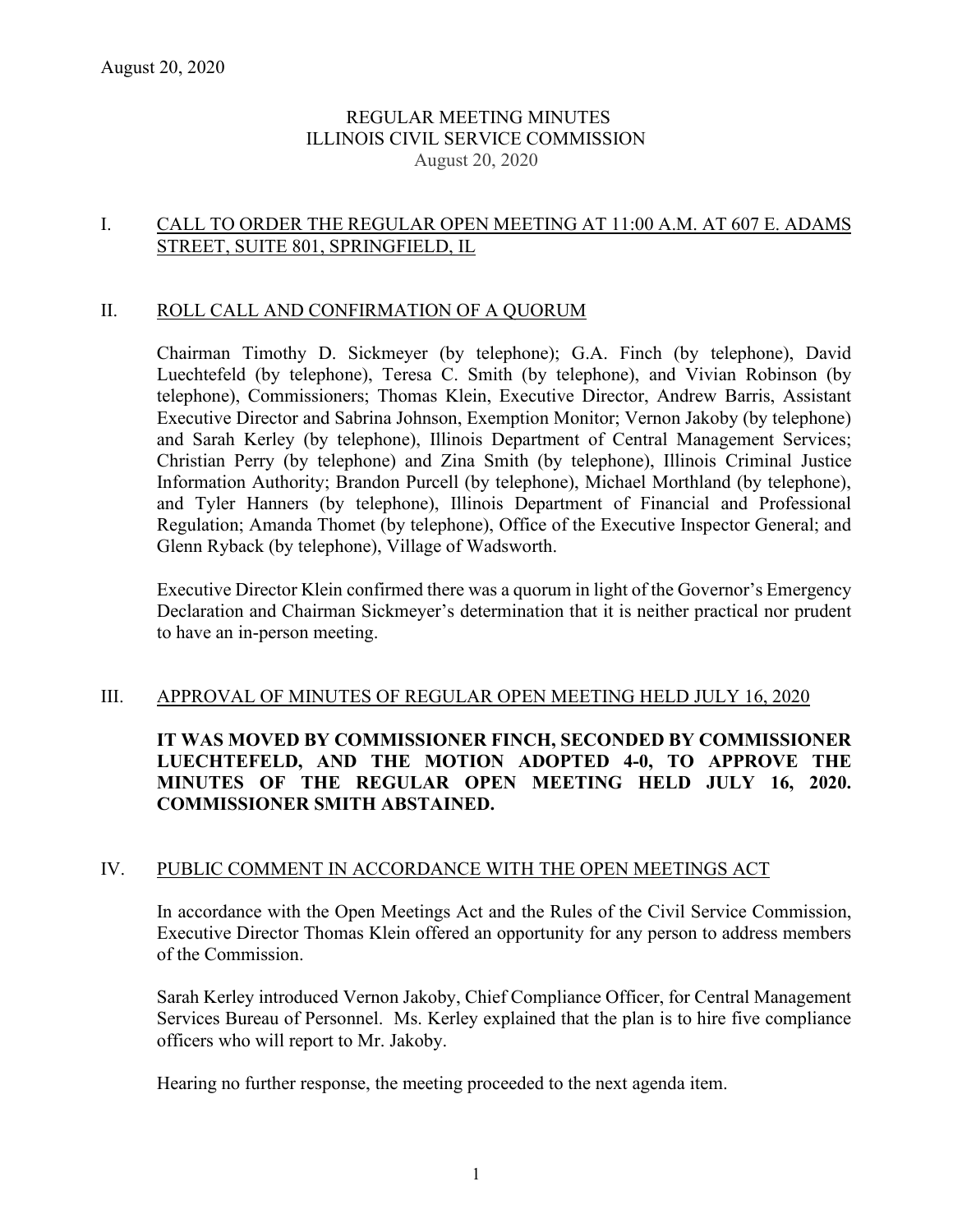## V. EXEMPTIONS UNDER SECTION 4d(3) OF THE PERSONNEL CODE

#### **A. Governing Rule – Section 1.142 Jurisdiction B Exemptions**

- a) The Civil Service Commission shall exercise its judgment when determining whether a position qualifies for exemption from Jurisdiction B under Section 4d(3) of the Personnel Code. The Commission will consider any or all of the following factors inherent in the position and any other factors deemed relevant to the request for exemption:
	- 1) The amount and scope of principal policy making authority;
	- 2) The amount and scope of principal policy administering authority;
	- 3) The amount of independent authority to represent the agency, board or commission to individuals, legislators, organizations or other agencies relative to programmatic responsibilities;
	- 4) The capability to bind the agency, board or commission to a course of action;
	- 5) The nature of the program for which the position has principal policy responsibility;
	- 6) The placement of the position on the organizational chart of the agency, board or commission;
	- 7) The mission, size and geographical scope of the organizational entity or program within the agency, board or commission to which the position is allocated or detailed.
- b) The Commission may, upon its own action after 30 days' notice to the Director of Central Management Services or upon the recommendation of the Director of the Department of Central Management Services, rescind the exemption of any position that no longer meets the requirements for exemption set forth in subsection (a). However, rescission of an exemption shall be approved after the Commission has determined that an adequate level of managerial control exists in exempt status that will insure responsive and accountable administrative control of the programs of the agency, board or commission.
- c) For all positions currently exempt by action of the Commission, the Director of Central Management Services shall inform the Commission promptly in writing of all changes in essential functions, reporting structure, working title, work location, position title, position number or specialized knowledge, skills, abilities, licensure or certification.
- d) Prior to granting an exemption from Jurisdiction B under Section 4d(3) of the Personnel Code, the Commission will notify the incumbent of the position, if any, of its proposed action. The incumbent may appear at the Commission meeting at which action is to be taken and present objections to the exemption request.

(Source: Amended at 34 Ill. Reg. 3485, effective March 3, 2010)

\* \* \*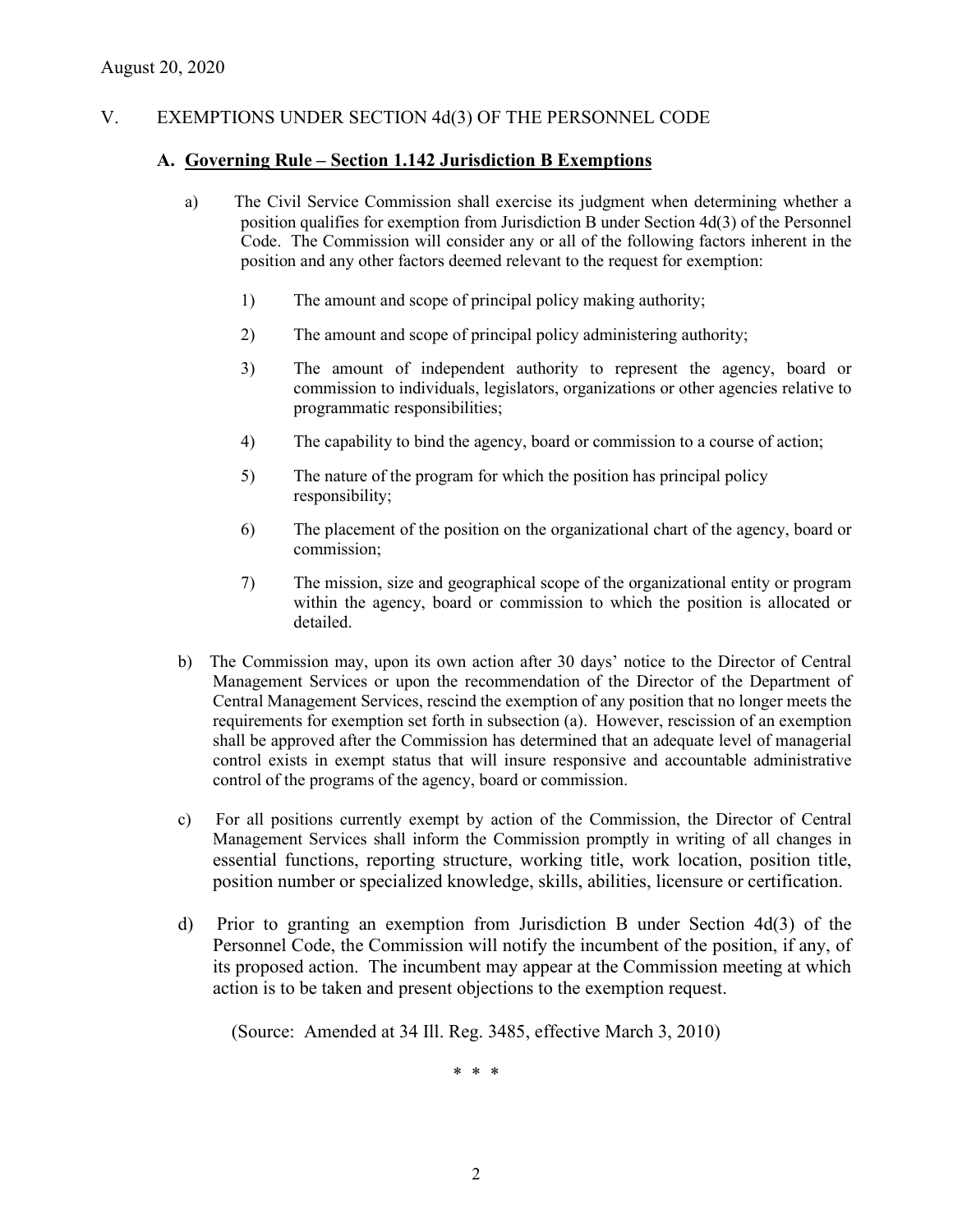## **B. Requests for 4d(3) Exemption**

 $\triangleright$  Exemption Monitor Sabrina Johnson indicated that Item B was a request for a Community Engagement Liaison at Criminal Justice Information Authority (CJIA), a position that reports to the Chief of Staff, who reports to the Executive Director. This position serves as the manager of the Restore, Renew and Reinvest (R3) program with duties to develop and implement strategic planning and serve as liaison with the Governor's office, legislators and state and federal officials relating to this program. This position is the agency spokesperson for the R3 program. Staff recommended this exemption request be granted. Neither CJIA nor current incumbent, Mr. Perry, had comments to add regarding this position.

Exemption Monitor Ms. Johnson indicated that Items C1 and C2 are positions within the Department of Financial and Professional Regulation (FPR) in the Cannabis Regulation Oversight Office.

- $\triangleright$  Item C1 was a request for a Deputy Officer for Communication and Coordination, a position that reports to the Cannabis Regulation Oversight Officer, who reports to the Secretary. This position serves as the spokesperson for this Office and is responsible for drafting, developing, implementing and administrating the communications and coordination policies and procedures. This position is a statewide public affairs and community outreach spokesperson and serves as a liaison with internal and external stakeholders involved in legislation, proposed policy, and outreach and education program. Staff recommended this exemption request be granted.
- $\triangleright$  Item C2 was a request for a Deputy Officer for Legislation and Rules, a position that reports to the Cannabis Regulation Oversight Officer, who reports to the Secretary. This position is responsible for developing and implementing policy and procedures, representing the Office with multiple agency cannabis bureaus with professional committees/boards and discussing new legislative proposals and rules. This position makes managerial decisions relating to the strategy for the passage and implementation of legislation and rules affecting the Office's policy. Staff recommended this exemption request be granted.

Commissioner Luechtefeld inquired if both positions are currently vacant and if so, will FPR be hiring soon. Michael Morthland, Chief of Staff with FPR, indicated that both positions are currently vacant and FPR is in the process of getting both positions filled. Sarah Kerley, Senior Policy Advisor with the Department of Central Management Services, indicated the Cannabis Regulation Oversight Officer is a noncode, Senate appointment position and appointment was made August 10, 2020. Ms. Kerley indicated FPR will be moving on both positions very soon.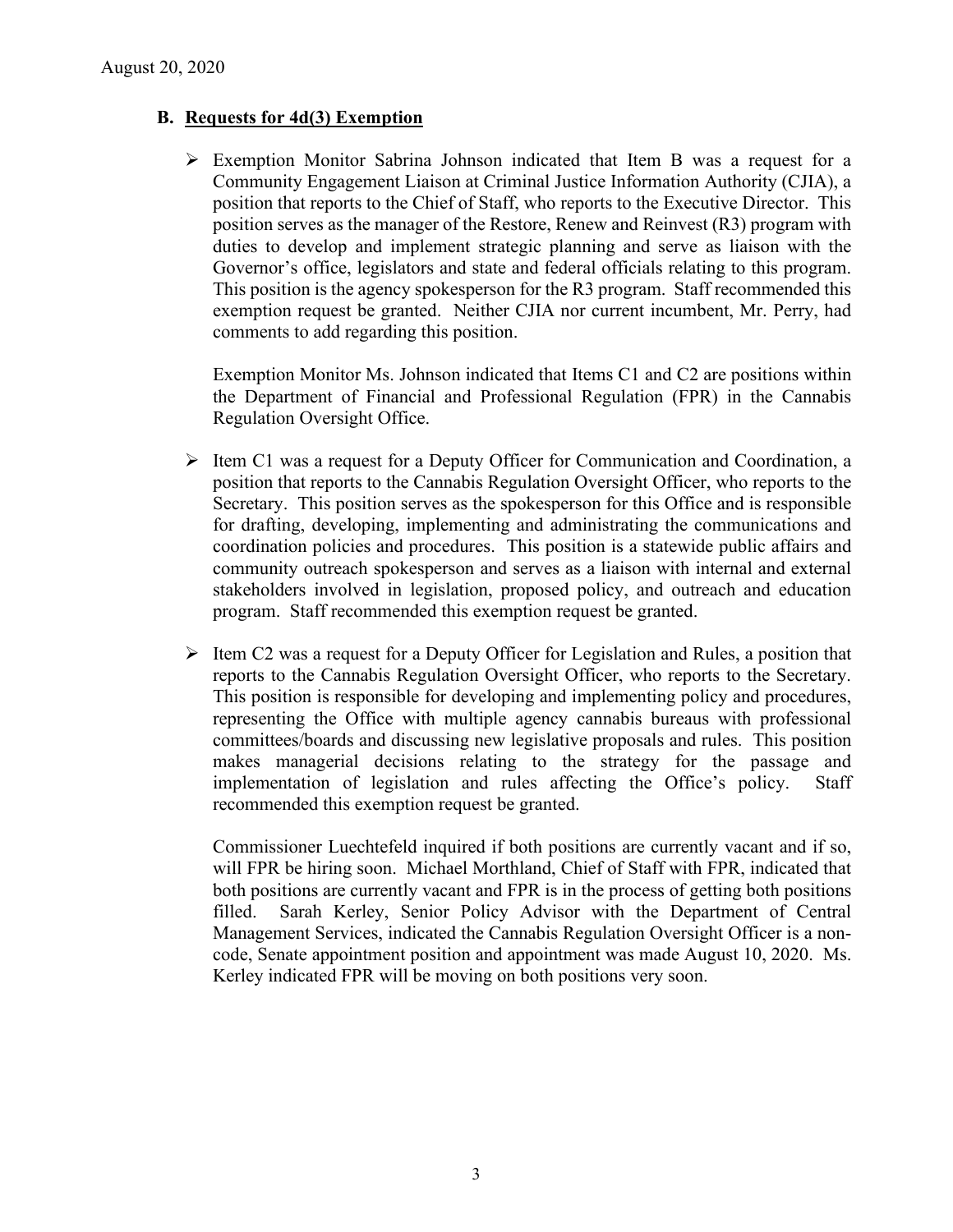**IT WAS MOVED BY COMMISSIONER ROBINSON, SECONDED BY COMMISSIONER LUECHTEFELD, AND THE MOTION ADOPTED 5-0 TO GRANT THE 4d(3) EXEMPTION REQUEST FOR THE FOLLOWING POSITIONS:**

- **B: Community Engagement Liaison (CJIA)**
- **C1: Deputy Officer of Communication and Coordination (FPR)**
- **C2: Deputy Officer of Legislation and Rules (FPR)**

#### **B. Illinois Criminal Justice Information Authority**

| <b>Position Number</b> | 37015-50-05-000-00-02                                |
|------------------------|------------------------------------------------------|
| Functional Title       | <b>Community Engagement Liaison</b>                  |
| Incumbent              | <b>Christian Perry</b>                               |
| Supervisor             | Chief of Staff who reports to the Executive Director |
| Location               | <b>Sangamon County</b>                               |

#### **C1. Illinois Department of Financial & Professional Regulation**

| <b>Position Number</b>  | 37015-13-30-200-00-01                                    |
|-------------------------|----------------------------------------------------------|
| <b>Functional Title</b> | Deputy Officer of Communication and Coordination         |
| Incumbent               | Vacant                                                   |
| Supervisor              | Cannabis Regulation Oversight Officer who reports to the |
|                         | Secretary                                                |
| Location                | <b>Sangamon County</b>                                   |

### **C2. Illinois Department of Financial & Professional Regulation**

| <b>Position Number</b>  | 37015-13-30-300-00-01                                                 |
|-------------------------|-----------------------------------------------------------------------|
| <b>Functional Title</b> | Deputy Officer of Legislation and Rules                               |
| Incumbent               | Vacant                                                                |
| Supervisor              | Cannabis Regulation Oversight Officer who reports to the<br>Secretary |
| Location                | <b>Sangamon County</b>                                                |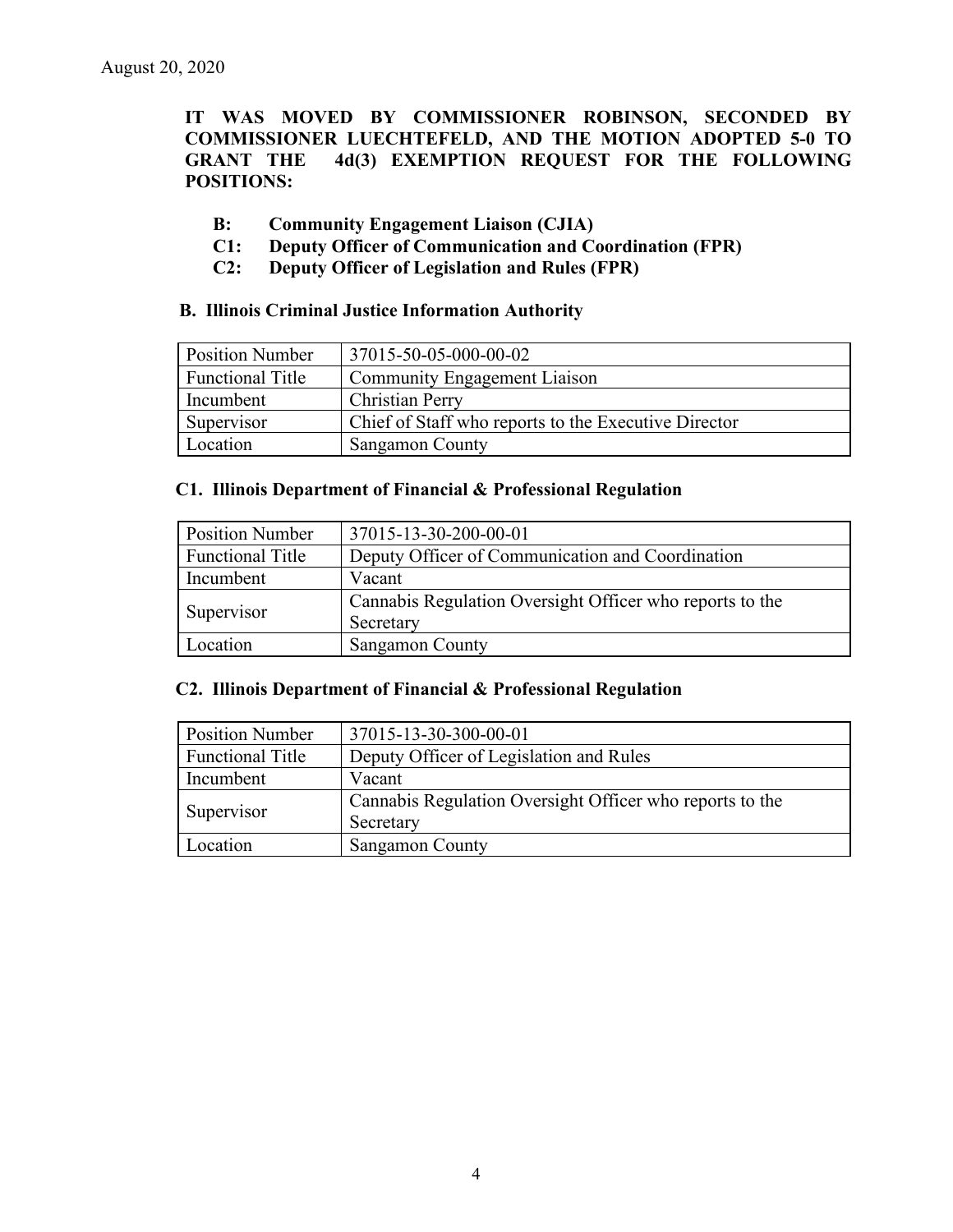### VI. CLASS SPECIFICATIONS

#### **A. Governing Rule – Section 1.45 Classification Plan**

The Commission will review the class specifications requiring Commission approval under the Classification Plan and will approve those that meet the requirements of the Personnel Code and Personnel Rules and conform to the following accepted principles of position classification:

- a) The specifications are descriptive of the work being done or that will be done;
- b) Identifiable differentials are set forth among classes that are sufficiently significant to permit the assignment of individual positions to the appropriate class;
- c) Reasonable career promotional opportunities are provided;
- d) The specifications provide a reasonable and valid basis for selection screening by merit examinations;
- e) All requirements of the positions are consistent with classes similar in difficulty, complexity and nature of work; and
- f) The relation of the class specifications to any applicable collective bargaining agreement.

### **B. None submitted**

**IT WAS MOVED BY COMMISSIONER LUECHTEFELD, SECONDED BY COMMISSIONER ROBINSON, AND THE MOTION ADOPTED 5-0 TO DISAPPROVE ANY CLASS SPECIFICATIONS RECEIVED BY THE COMMISSION STAFF NOT CONTAINED IN THIS AGENDA TO ALLOW ADEQUATE STUDY.** 

### VII. PERSONNEL RULES

### **A. Civil Service Commission Governing Rule – Section 1.310 Personnel Rules**

The Commission has power to disapprove new rules or amendments to existing rules submitted by the Director of Central Management Services. Such proposed new rules or amendments of existing rules submitted to the Commission shall be accompanied by a report of proceedings attending the prior public hearing required by law with respect to them.

If the Commission does not disapprove new rules or any amendment to existing rules within 30 days following the receipt from the Director of Central Management Services, the new rules or amendments have the force and effect of law after filing by the Director with the Secretary of State.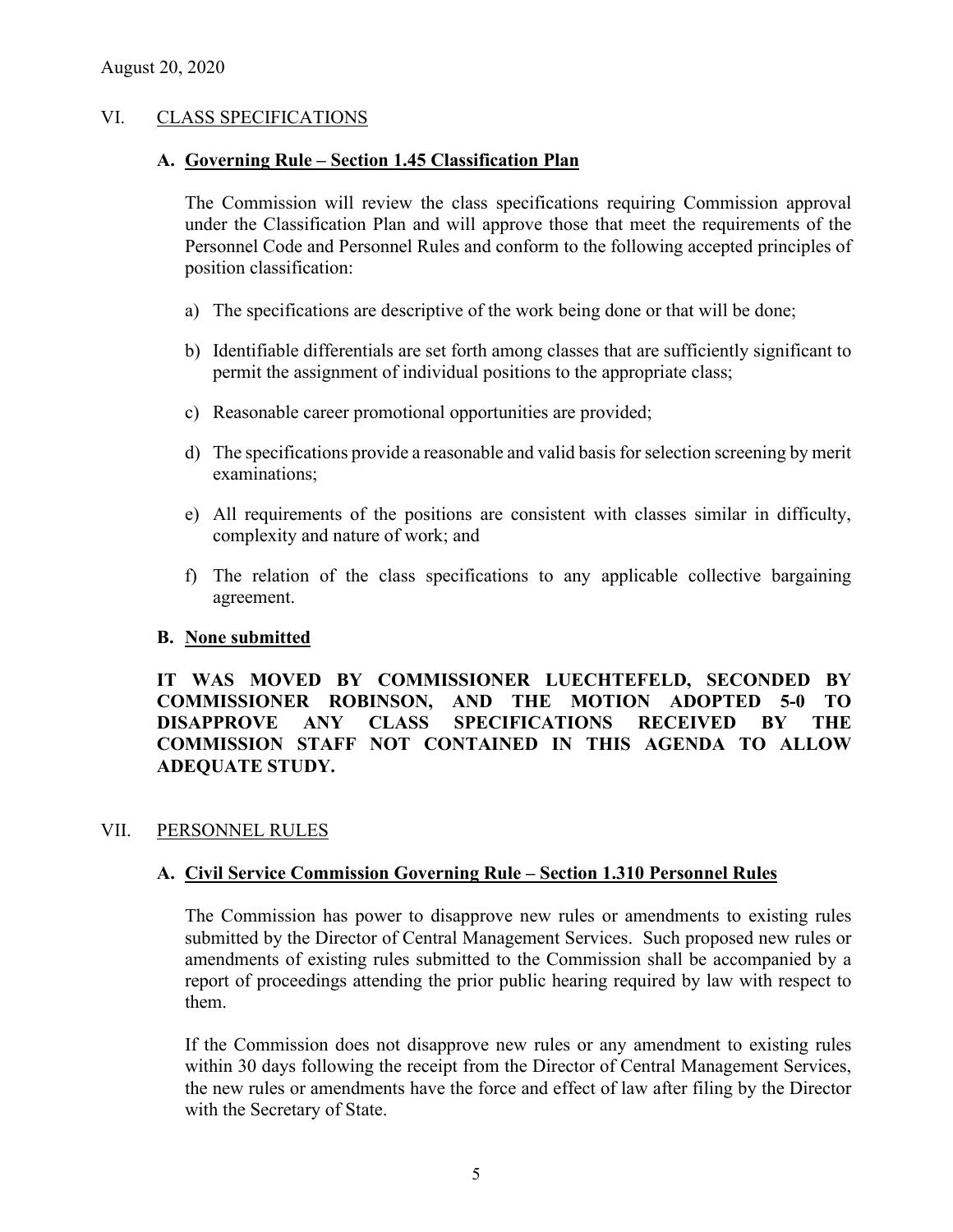#### **B. None submitted**

**IT WAS MOVED BY COMMISSIONER SMITH, SECONDED BY COMMISSIONER LUECHTEFELD, AND THE MOTION ADOPTED 5-0 TO DISAPPROVE ANY AMENDMENTS TO PERSONNEL RULES RECEIVED BY THE COMMISSION STAFF BUT NOT CONTAINED IN THIS AGENDA TO ALLOW ADEQUATE STUDY.** 

#### VIII. MOTION TO CLOSE A PORTION OF THE MEETING

**IT WAS MOVED BY COMMISSIONER FINCH, SECONDED BY COMMISSIONER LUECHTEFELD, AND BY ROLL CALL VOTE THE MOTION ADOPTED 5-0 TO CLOSE A PORTION OF THE MEETING PURSUANT TO SUBSECTIONS 2(c)(1), 2(c)(4), AND 2(c)(11) OF THE OPEN MEETINGS ACT.**

| <b>SICKMEYER</b>   | YES- | <b>FINCH</b>    | YES |
|--------------------|------|-----------------|-----|
| <b>LUECHTEFELD</b> | YES. | <b>ROBINSON</b> | YES |
| <b>SMITH</b>       | YES  |                 |     |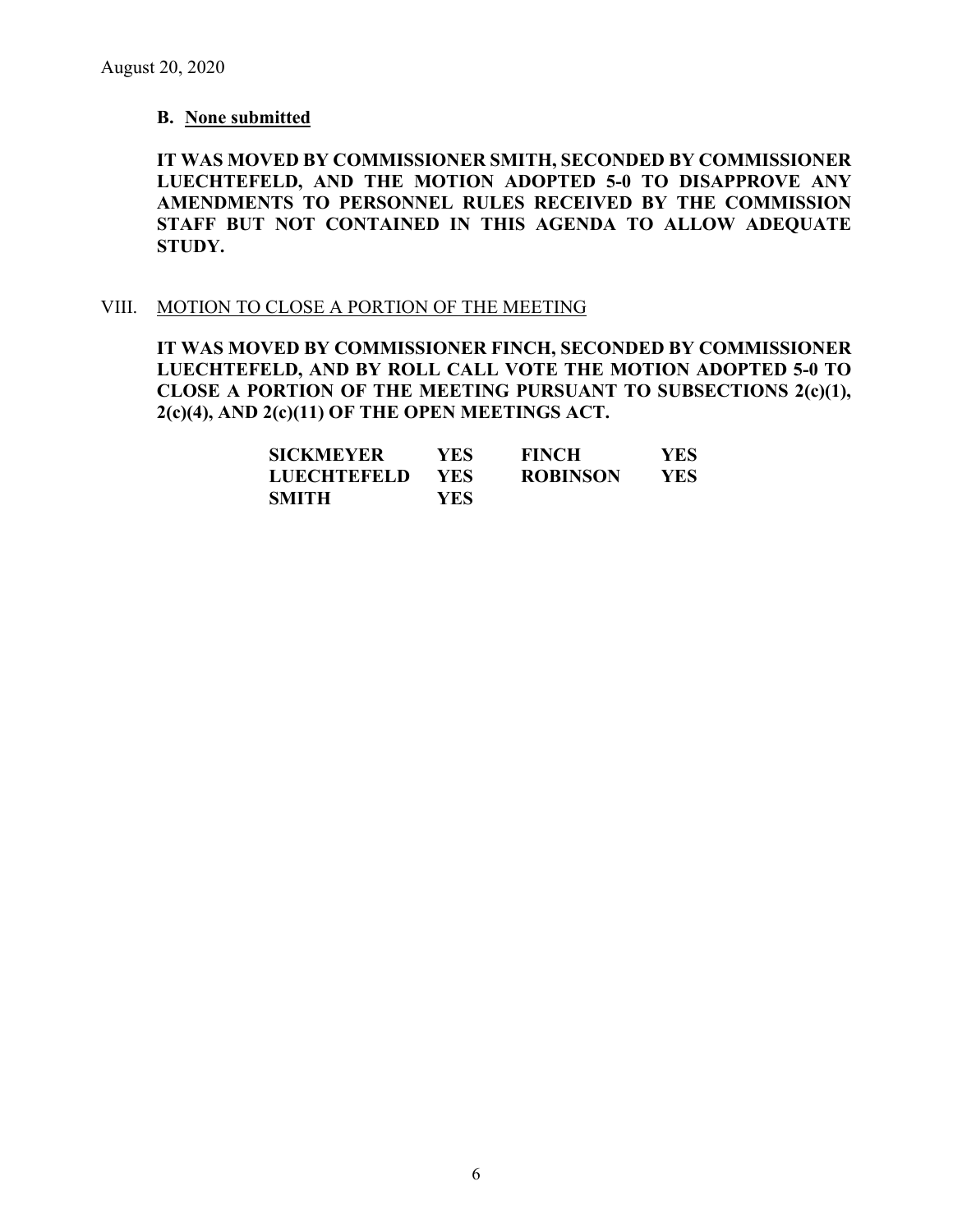## IX. RECONVENE THE OPEN MEETING

Upon due and proper notice, the regular open meeting of the Illinois Civil Service Commission was reconvened at 607 E. Adams Street, Suite 801, Springfield, IL at 11:30 a.m.

### ROLL CALL AND CONFIRMATION OF A QUORUM

Chairman Timothy D. Sickmeyer (by telephone); G.A. Finch (by telephone), David Luechtefeld (by telephone), Teresa C. Smith (by telephone), and Vivian Robinson (by telephone), Commissioners; Thomas Klein, Executive Director, Andrew Barris, Assistant Executive Director and Sabrina Johnson, Exemption Monitor; and Glenn Ryback (by telephone), Village of Wadsworth.

### X. INTERLOCUTORY APPEAL

### **DA-42-20**

| Employee                | Shanell M. King      | Appeal Date   | 6/08/20                          |
|-------------------------|----------------------|---------------|----------------------------------|
| Agency                  | Juvenile Justice     | Decision Date | 8/05/20                          |
| Appeal Type   Discharge |                      | Proposal for  | Dismissed subject to approval of |
| ALJ                     | <b>Andrew Barris</b> | Decision      | Commission; no jurisdiction.     |

**IT WAS MOVED BY COMMISSIONER FINCH, SECONDED BY COMMISSIONER SMITH, AND BY ROLL CALL VOTE OF 5-0 THE MOTION ADOPTED TO AFFIRM AND ADOPT THE PROPOSAL FOR DECISION OF THE ADMINISTRATIVE LAW JUDGE TO DISMISS THE APPEAL FOR THE REASONS SET FORTH IN THE PROPOSAL FOR DECISION.**

| <b>SICKMEYER</b>   | YES | <b>FINCH</b>    | YES.       |
|--------------------|-----|-----------------|------------|
| <b>LUECHTEFELD</b> | YES | <b>ROBINSON</b> | <b>YES</b> |
| <b>SMITH</b>       | YES |                 |            |

### XI. PUBLICLY ANNOUNCED DECISION RESULTING FROM APPEAL

### **DA-23-19**

| Employee    | Diana M. Craig   | Appeal Date                         | 3/28/19                         |
|-------------|------------------|-------------------------------------|---------------------------------|
| Agency      | Juvenile Justice | Decision Date $\vert 8/05/20 \vert$ |                                 |
| Appeal Type | Discharge        | Proposal for                        | Charges not proven; employee to |
| ALJ         | Thomas Klein     | Decision                            | be reinstated.                  |